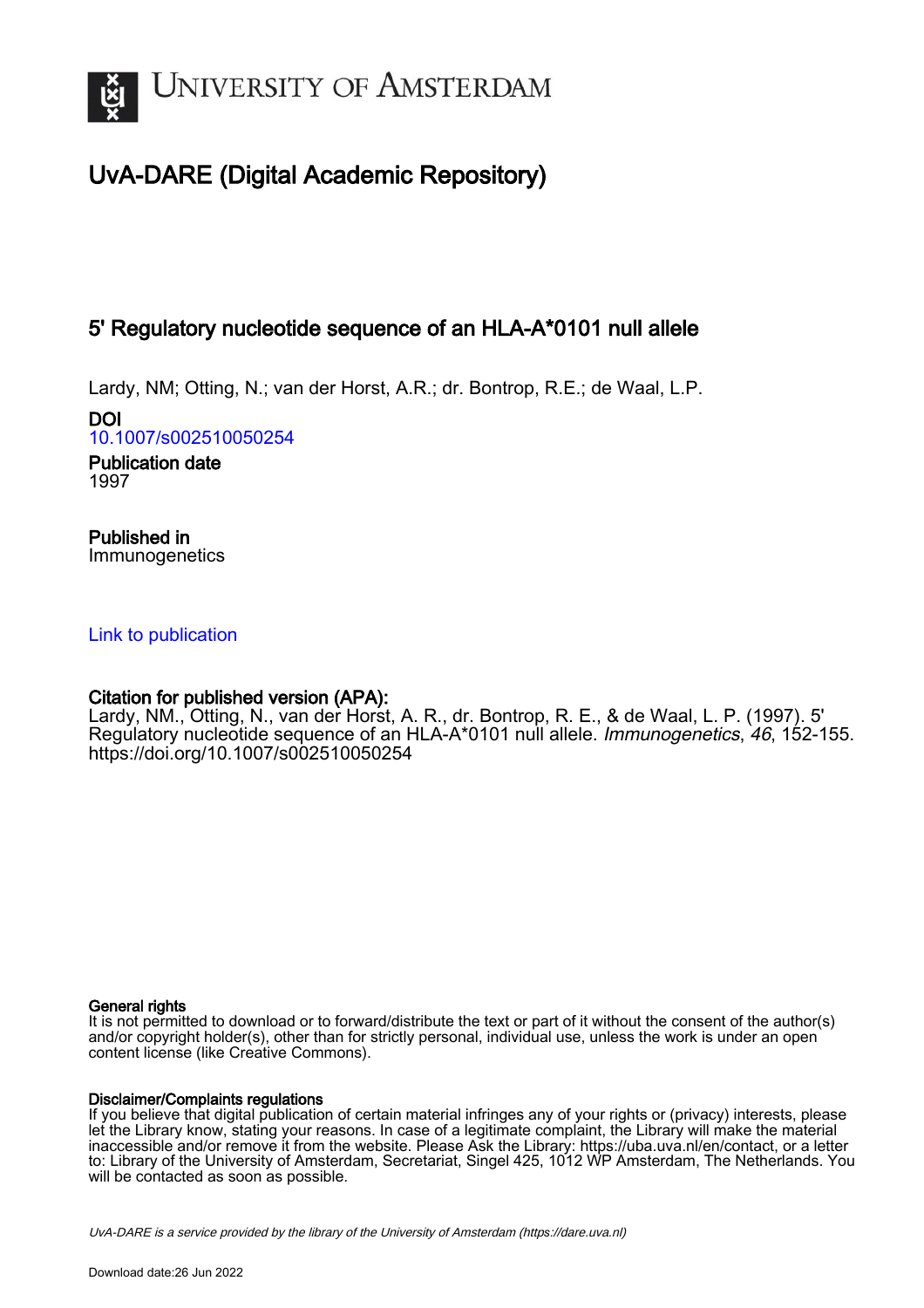**Neubury M. Lardy ·Nel Otting · Ann R. van der Horst<br>Ronald E. Bontrop · Leo P. de Waal<br>E. De stale horse saar beelde on a supprese Ronald E. Bontrop**

# 5' Regulatory nucleotide sequence of an HLA-A\*0101null allele  $\mathbf{S}_{\text{max}}$

Received: 20 January 1997 / Revised: 12 March 1997

Abstract We have previously demonstrated an *HLA*-*A\*0101null* allele segregating in a family with the *HLA-B8*, -*Cw7*, -*DR3*, -*DR52*, -*DQ2* haplotype. In the present study the regulatory elements with known transcription enhancement activity of the silenced *HLA-A\*0101* allele were analyzed. In the enhancer B element, a T was substituted for a C at position  $-106$ , whereas no other alterations were found in the adjacent 5' section of the *HLA-A\*0101null* allele. This substitution was not seen in the enhancer B elements of the corresponding genes in-*HLA-A\*0101null* allele. This substitution was not seen in the enhancer B elements of the corresponding genes involved in normal *HLA-A\*0101* membrane expression. Comparison of enhancer B element sequences of classical functional major histocompatibility complex (*MHC*) class I alleles demonstrated a high degree of conservation. In contrast, many *MHC* class I pseudogenes showed mutation in their enhancer B boxes. These results may indicate that the single mutation detected in the enhancer B element plays a pivotal role in the abolishment of membrane expression of the *HLA-A\*0101null* allele.

#### **Introduction**

Classical human major histocompatibility complex (*MHC*) class I genes encode the HLA-A, -B, and -C molecules, which are expressed on virtually all nucleated cells (David-Watine et al. 1990). The level of MHC class I expression varies between different tissues and cell types and even

N.M. Lardy  $(\boxtimes) \cdot$  A.R. van der Horst

• A.R. van der Horst<br>LA Diagnostics, Cent<br>Cross Blood Transfus Department of HLA Diagnostics, Central Laboratory of the Netherlands Red Cross Blood Transfusion Service and Laboratory for Experimental and Clinical Immunology of the University of Amsterdam, Plesmanlaan 125, 1066 CX, The Netherlands

L.P. de Waal

N. Otting  $\cdot$  R.E. Bontrop

• R.E. Bontrop<br>nt of Immunobi<br>The Netherland Department of Immunobiology, Biomedical Primate Research Centre, Rijswijk, The Netherlands

locus and allele-specific differences have been documented (Neefjes and Ploegh 1988; Hui and Soong 1992). The regulation of MHC class I molecule expression is controlled by a number of DNA sequences located upstream of the transcription initiation site. Most of these nucleotide stretches contain recognition sites for various DNA binding proteins. The interaction between these 5' regulatory sequences and the various DNA binding proteins governs transcription activity (David-Watine et al. 1990; Halleron quences and the various DNA binding proteins governs transcription activity (David-Watine et al. 1990; Halleron et al. 1986). Comparisons of the 5' non-coding regulatory regions of classical *MHC* class I genes and the rest of the multigene family reveal that considerable nucleotide seregions of classical *MHC* class I genes and the rest of the multigene family reveal that considerable nucleotide sequence diversity is mainly restricted to the non-classical genes, whereas the genes that retain classical antigen presenting function display little or no polymorphism (Summers et al. 1993). It has previously been reported that maintenance of a redundant class I locus as a functional unit is determined by conserved promoter elements that regulate responsiveness of the locus during times critical to selection. Mutations in these regulatory elements will eventually result in the extinction of the diverse array of alleles at the locus (Pease and Vallejo 1995a, b).

We have described the existence of an *HLA-A\*0101* allele with severely diminished transcription levels, resulting in the absence of detectable HLA-A1 expression (Lardy et al. 1992). We postulated that the down modulated HLA-A1 expression may be due to malfunctioning *cis*-acting regulatory factors. In this study the 5' regulatory region of *r* regulatory region of regulatory region of the *HLA-A\*0101null* allele was analyzed to investigate the nature of the transcription defect.

#### Materials and methods

*Cell lines*

Epstein-Barr virus (EBV)-transformed B-cell lines with the following serotypes were used:  $25-2120$ ) HLA-A1"null"; A2; B8; B41; Cw7; DR3; DR7; DQ2; DQ3, 25 – 2160) HLA-A1"null"; A25; B8; B35; Cw7; Cw4; R3; DR1; DQ2; DQ1, 25 – 2230) HLA-A1; A2; B8; B41; Cw7; DR3; DR7; DQ2; DQ3 and 25– 640) HLA-A1; B8; Cw7; DR3; DQ2 (the number before each cell line refers to the cell identification).

Department of Transplantation Immunology and Blood Bank, University of Amsterdam, Plesmanlaan 125, 1066 CX, The Netherlands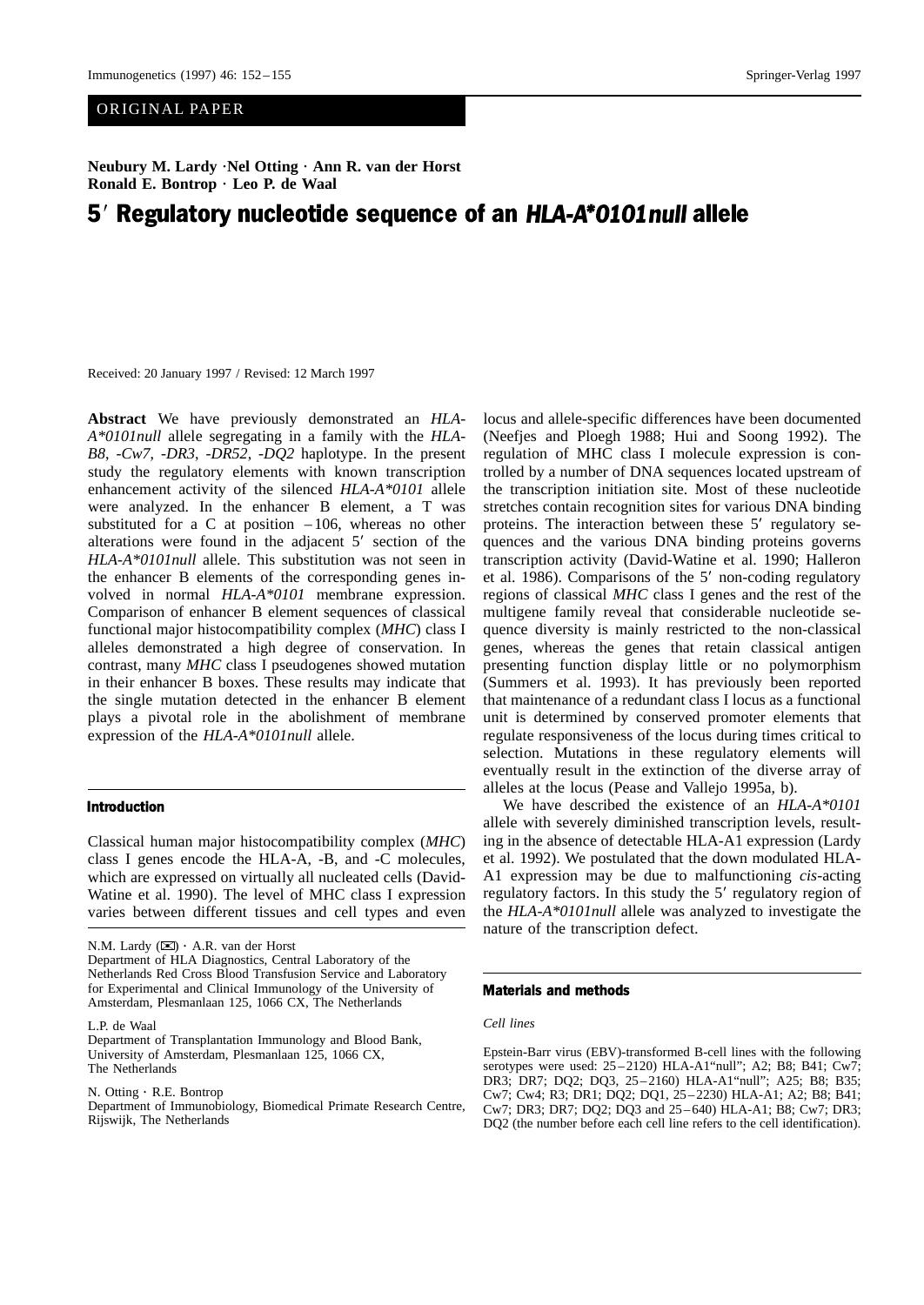#### N. M. Lardy et al.: Abolished *HLA-A1* expression 153

|                  | -600                                                                                                | -500                                                                                                                                                                                                 |
|------------------|-----------------------------------------------------------------------------------------------------|------------------------------------------------------------------------------------------------------------------------------------------------------------------------------------------------------|
| A*0101<br>A1"bl" |                                                                                                     |                                                                                                                                                                                                      |
| A*0201<br>A*2601 |                                                                                                     |                                                                                                                                                                                                      |
| <b>B27A</b>      |                                                                                                     |                                                                                                                                                                                                      |
| 8*5701           |                                                                                                     |                                                                                                                                                                                                      |
| B*5101           |                                                                                                     |                                                                                                                                                                                                      |
|                  |                                                                                                     |                                                                                                                                                                                                      |
|                  |                                                                                                     |                                                                                                                                                                                                      |
|                  |                                                                                                     |                                                                                                                                                                                                      |
|                  |                                                                                                     |                                                                                                                                                                                                      |
| <b>HLA 70</b>    |                                                                                                     |                                                                                                                                                                                                      |
|                  |                                                                                                     |                                                                                                                                                                                                      |
|                  | -400                                                                                                |                                                                                                                                                                                                      |
| A*0101           |                                                                                                     | -300                                                                                                                                                                                                 |
| A1"bl"           |                                                                                                     |                                                                                                                                                                                                      |
| A*0201<br>A*2601 |                                                                                                     |                                                                                                                                                                                                      |
| <b>B27A</b>      |                                                                                                     |                                                                                                                                                                                                      |
|                  |                                                                                                     |                                                                                                                                                                                                      |
|                  |                                                                                                     |                                                                                                                                                                                                      |
|                  |                                                                                                     |                                                                                                                                                                                                      |
|                  |                                                                                                     |                                                                                                                                                                                                      |
| LN11A            |                                                                                                     |                                                                                                                                                                                                      |
| HIA 70.          |                                                                                                     |                                                                                                                                                                                                      |
|                  |                                                                                                     |                                                                                                                                                                                                      |
|                  |                                                                                                     |                                                                                                                                                                                                      |
|                  |                                                                                                     |                                                                                                                                                                                                      |
|                  |                                                                                                     |                                                                                                                                                                                                      |
|                  | ' [ enhancer A]                                                                                     |                                                                                                                                                                                                      |
| A*0101           |                                                                                                     | [ enhancer B]<br><b>ICA</b><br>CCCGAA*GGCGGTGTATGGGTATGGGGAGTCCAAGCCTTG*GGGATTCCCCAA*CTCCGC**AG**TTTCT*TITCTCCC*ATACTACGAA*GGGTCCTTCAATCCTGGATACTGATACGGGACCCAGTTCCACTCCCATTGGGTGTCGGTTTCCAGGAAAGCCA |
| A1"bl"<br>A*0201 |                                                                                                     |                                                                                                                                                                                                      |
| A*2601           |                                                                                                     |                                                                                                                                                                                                      |
| <b>B27A</b>      |                                                                                                     |                                                                                                                                                                                                      |
|                  |                                                                                                     |                                                                                                                                                                                                      |
|                  |                                                                                                     |                                                                                                                                                                                                      |
|                  |                                                                                                     |                                                                                                                                                                                                      |
|                  |                                                                                                     |                                                                                                                                                                                                      |
| LN11A            |                                                                                                     |                                                                                                                                                                                                      |
|                  |                                                                                                     |                                                                                                                                                                                                      |
|                  |                                                                                                     |                                                                                                                                                                                                      |
|                  |                                                                                                     |                                                                                                                                                                                                      |
|                  | AT)<br>[TATA]<br>(cap)                                                                              |                                                                                                                                                                                                      |
| A*0101<br>A1"bl" | ATCAGTGTCGTCGCGGTCGCTGT************TCTA*AAGTCCGCACCGACCCACCGGACTCAGATTCTCCCCAGACGCCGAGGATGGCCGTCATG |                                                                                                                                                                                                      |
| A*0201           |                                                                                                     |                                                                                                                                                                                                      |
| A*2601           |                                                                                                     |                                                                                                                                                                                                      |
| 627A<br>8*5701   |                                                                                                     |                                                                                                                                                                                                      |
| B*5101           |                                                                                                     |                                                                                                                                                                                                      |
| B*3502           |                                                                                                     |                                                                                                                                                                                                      |
|                  |                                                                                                     |                                                                                                                                                                                                      |
| LN11A            |                                                                                                     |                                                                                                                                                                                                      |
|                  |                                                                                                     |                                                                                                                                                                                                      |
| <b>HLA 70</b>    |                                                                                                     |                                                                                                                                                                                                      |

The EBV B-cell lines with id.  $25-2120$  and  $25-2160$  were established from individuals in which no cell membrane expression of the *HLA-A\*0101* allele was detected, i.e., HLA-A1"null" (Lardy et al. 1992). The EBV B-cell line with id. 25–2230 was established from a family member with normal cell membrane expression of HLA-A1. Cell line 25– 640 was originally described as ws#9023 and was obtained from the homozygous panel cells of the Tenth International Histocompatibility Workshop (IHW).

#### *Polymerase chain reaction (PCR) primers*

The nucleotide sequences of the primers used for amplification of the 3'A1-primer:

5' non- coding regulatory region of *HLA* class I alleles were as follows:<br>3'A1-primer: 5'TATTCTAGAGCGCCCGCGGCTCCATCT-3'<br>(pos.+203 to +300) 5'TAT<u>TCTAGA</u>GCGCCCGCGGCTCCATCT-3'<br>5'CCC<u>GTCGAC</u>CCAGGCGTGGCTCTCAGG-3' (pos.+203 to +300)

5'Z-primer: (pos.-305 to -287)

5'GTTGTCGACGACAGCTCCTGGGCCAAG-3' 5'Y-primer: (pos.-395 to -377)

5'GGAGTCGACGATGAAAAGTGAAAGGAG-3' 5'X-primer: (pos.-457 to -440)

5'CTAGTCGACTCCAGGTGGACAGGTAAG-3' 5'W-primer: (pos.-574 to- 556)

5'W-primer: 5'CTAGTCGACTCCAGGTGGACAGGTAAG-3'<br>(pos.-574 to- 556)<br>The 3'A1 primer was constructed in such a fashion that the 5' end<br>specifically hybridizes to the *HLA-A\*0101* allele. The underlined<br>nucleotide sequence denot specifically hybridizes to the *HLA-A\*0101* allele. The underlined nucleotide sequence denotes the restriction sites for the restriction enzymes *Xba* I (TCTAGA) or *Sal* I (GTCGAC). The nucleotide sequences of the 5<sup>*'*</sup> non-coding region of *HLA* class I alleles were obtained from Summers and co-workers 1993. obtained from Summers and co-workers 1993.

Fig. 1 Alignment of the 5' non-coding region of several MHC class I Fig. 1 Alignment of the 5' non-coding region of several *MHC* class I and class I like genes with the classical *HLA-A\*0101* allele. The consensus nucleotide sequence of the *HLA-A\*0101* allele was obtained and class I like genes with the classical *HLA-A\*0101* allele. The from Summers and co-workers (1993). The nucleotide sequence of the *HLA-A\*0101* allele was derived from individuals (25–2230 and 25– 640) with normal *HLA-A\*0101* cell membrane expression. The *HLA-A1"bl"* nucleotide sequence was derived from individuals positive for the *HLA-A\*0101* null allele. Nucleotide sequence positions are numbered from  $-631$  to  $+1$ . Nucleotide position  $+1$  corresponds to the first nucleotide position of the transcription initiation codon ATG. *Dashes* indicate identity with the consensus *HLA-A\*0101* sequence. An *asterisk* indicates nucleotide sequence not known or introduced to achieve the best alignment. The 5' non-coding regulatory elements are<br>denoted *above* the corresponding nucleotide sequences denoted *above* the corresponding nucleotide sequences

#### *DNA cloning and sequence analysis*

Genomic DNA isolation was performed according to the Eleventh International Histocompatibility Workshop (IHW) DNA component protocol (Kimura and Sasazuki 1991). Briefly, EBV-transformed B-cell lines were lysed in a buffer containing 10 mM Tris-HCL (pH 7.6), 10 mM ethylenediaminetetraacetate (pH 8.0), and 50 mM NaCl. Genomic DNA was isolated according to the phenol-chloroform extraction procedure followed by an isopropanol precipitation step. PCR amplification of the 5' adjacent regulatory region was performed V adjacent regulatory region was performed<br>
combinations:  $5'W/3'A1$ ,  $5'X/3'A1$ ,  $5'Y$ <br>
CR products were digested with *Xba VSal I* using the following primer combinations: 5W/3'A1, 5'X/3'A1, 5'Y/<br>
9 digested with Xba I/Sal I<br>
mp19 vectors, which were 3'A1, and 5'Z/3'A1. The PCR products were digested with Xba I/Sal I A1, and 5'Z/3'A1. The PCR products were digested with *Xba I/Sal I* and ligated to similarly cut M13mp18/M13mp19 vectors, which were sed to transform competent XL1 blue cells. Single-stranded and ligated to similarly cut M13mp18/M13mp19 vectors, which were used to transform competent XL1 blue cells. Single-stranded M13mp18/mp19 DNA was isolated and nucleotide sequence of the 5' regulatory region was determined for both DNA strands by dideoxy The regulatory region was determined for both DNA strands by dideoxy<br>
remination using the T7 DNA polymerase sequencing system (Pro-<br>
rega Corp., Madison, WI). Multiple clones containing the HLAtermination using the T7 DNA polymerase sequencing system (Promega Corp., Madison, WI). Multiple clones containing the *HLA-A\*0101null* allele were sequenced.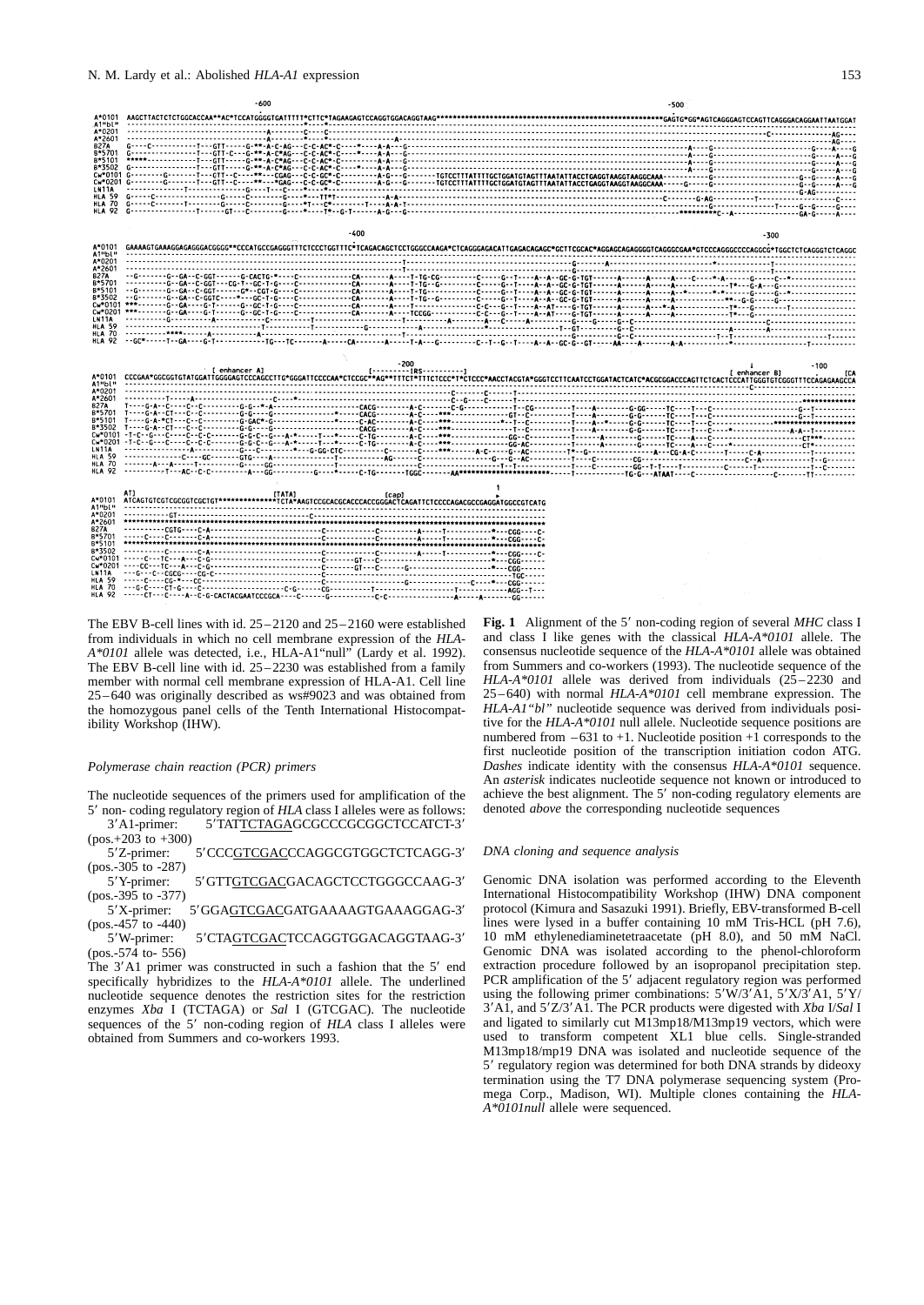#### **Results** Results

#### *Sequence analysis of the 5*

Sequence analysis of the 5' non-coding regulatory region<br>We have reported an *HLA-A\*0101null* allele which segregated in a healthy Caucasoid family (Lardy et al. 1992). Full-length cDNA sequence analysis did not detect any nucleotide mutations in the coding regions or altered splice sites that could account for the abrogation of the expression of this classical *HLA-A\*0101* allele. Due to the minute levels of *HLA-A\*0101* transcript, we postulated that the *HLA-A\*0101null* allele was associated with a malfunctioning *cis*-acting regulatory factor.

In the present study the  $5'$  non-coding region of the In the present study the 5' non-coding region of the *HLA-A\*0101null* allele was analyzed. The cell lines with id.  $25-2230$  and  $25-640$ , which expresses normal levels of *HLA-A\*0101null* allele was analyzed. The cell lines with HLA-A1, were used to obtain an unambiquous nucleotide consensus sequence of the 5' non-coding region of the  $'$  non-coding region of the<br>ned consensus was identical<br>cleotide sequence of the  $5'$ *HLA-A\*0101* allele. The obtained consensus was identical to a previously published nucleotide sequence of the 5s<br>n non-coding region of the *HLA-A\*0101* allele (Summers et al. 1993). Sequence analysis of the 5Tegulatory region<br>19 region multiple<br>19 regions amplificates of the *HLA-A\*0101null* allele was performed on multiple clones obtained from independent PCR amplificates of EBV B-cell lines 25 – 2120 and 25 – 2160. These EBV Bcell lines were derived from individuals carrying the *HLA-A\*0101null* allele. Multiple clones were characterized that revealed a single nucleotide substitution in the enhancer B element. Extended nucleotide sequencing into exons 1 and 2 confirmed that this mutated enhancer B element indeed is linked to the *HLA-A\*0101null* allele. Figure 1 demonstrates that in the enhancer B element at position  $-106$ , a T was substituted for a C. No further substitutions or deletions were found in any of the other regulatory sequences with known transcription enhancement activity. Furthermore, Figure 1 also demonstrates that the nucleotide sequences of the enhancer B element is highly conserved in *MHC* class I genes that retained their classical antigen presenting function. This is in sharp contrast to the nonfunctional *MHC* class I or class I-like genes with no or an undocumented function such as *HLA-70*, *HLA-92*, *HLA-59,* and *LN11A*.

#### **Discussion** Discussion

Deleterious nucleotide substitutions resulting in the inactivation of a once functional gene is not a new phenomenon and has been described for several *MHC* loci or alleles. Examples of such events are the *HLA-DQA2* locus, the *I-Ea* alleles in mice, the *HLA-DRB4\*0101102N* allele, and the *HLA-AR* locus (Auffray et al. 1987; Begovich et al. 1990; Figueroa et al. 1990; Sutton et al. 1989; Zemmour et al. 1990). More recently an individual homozygous for an *HLA-Anull* allele, *HLA-A\*0215N*, was reported. A single nucleotide substitution in exon 4 of the *HLA-A\*0207* allele resulted in the premature introduction of a stop codon. As

observed in our case, this *HLA-Anull* gene-positive individual is healthy and exhibits no apparent immunological abnormalities (Ishikawa et al. 1995). This is not a surprise, since the *HLA* system contains many *MHC* class I genes that have arisen from several duplication events. As a consequence, the malfunctioning of one *MHC* class I locus has no great effect, since the classical antigen presentation function can be replaced by another highly related locus.

This study represents the analysis of the 5' non-coding This study represents the analysis of the 5' non-coding<br>region of a non-expressed classical *HLA-A\*0101* allele.<br>Sequence analysis of the promoter region which is linked region of a non-expressed classical *HLA-A\*0101* allele. to the *HLA-A\*0101null* allele revealed a single nucleotide substitution in the enhancer B element. At position  $-106$ , a T was substituted for a C. This T to C substitution was the only mutation detected in the promoter region, which might explain the abolished cell membrane expression of the *HLA-A\*0101null* allele (Lardy et al. 1992).

This finding is in concordance with the findings of Balas and co-workers (1994) in which they described the presence of an *HLA-A\*0201* allele with highly diminished cell surface expression segregating in a healthy Spanish family. A 5'-regulatory region nucleotide sequence analysis demonstrated the presence of the same unique point mutation, a T<br>to C substitution, in the enhancer B-inverted CAT box. strated the presence of the same unique point mutation, a T to C substitution, in the enhancer B-inverted CAT box. Although the enhancer B element has been functionally defined in the mouse (Kimura et al. 1986), its functional significance in the regulation of the human *MHC* genes has not been established. The findings reported in the present study and the study performed by Balas and co-workers (1994) do not prove but strongly suggest that the enhancer B element might play a pivotal role in the expression of MHC class I gene products. However, alternative explanations are also feasible. Assays such as site-directed mutagenesis or promoter swopping combined with gene transfection experiments are in progress. These experiments should provide more insight into the exact role of the enhancer B element in gene transcription events.

#### References

- Auffray, C., Lillie, J.W., Korman, A.J., Boss, J.M., Frèchin, N., Guillemot, F., Cooper, J., Mulligan, R.C., and Strominger, J.L. Structure and expression of HLA-DQ $\alpha$  and -DX $\alpha$  genes: interallelic alternate splicing of the HLA-DO $\alpha$  gene and functional splicing of the HLA-DX<sup>α</sup> gene using a retroviral vector. *Immunogenetics 26:* 63– 73, 1987
- Balas, A., García-Sánchez, F., Gómez-Reino, F., and Vicario, J.L. HLA Class I allele (HLA-A2) expression defect associated with a mutation in its enhancer B inverted Cat Box in two families. *Hum Immunol 41:* 69 – 73, 1994
- Begovich, A.B., Vu, T.H., and Jones, P. Characterization of the molecular defects in the mouse  $E\beta^f$  and  $E\beta^q$  genes. Implications for the origin of the MHC polymorphism. *J Immunol 144:* 1957 – 1964, 1990
- David-Watine, B., Israëly A., and Kourilsky, P. The regulation and expression of MHC class I genes. *Immunol Today 11:* 286-292, 1990
- Figueroa, F., Gutknecht, J., Tichy, H., and Klein, J. Class II MHC Genes in Rodent Evolution. *J Immunol Rev 113:* 27-46, 1990